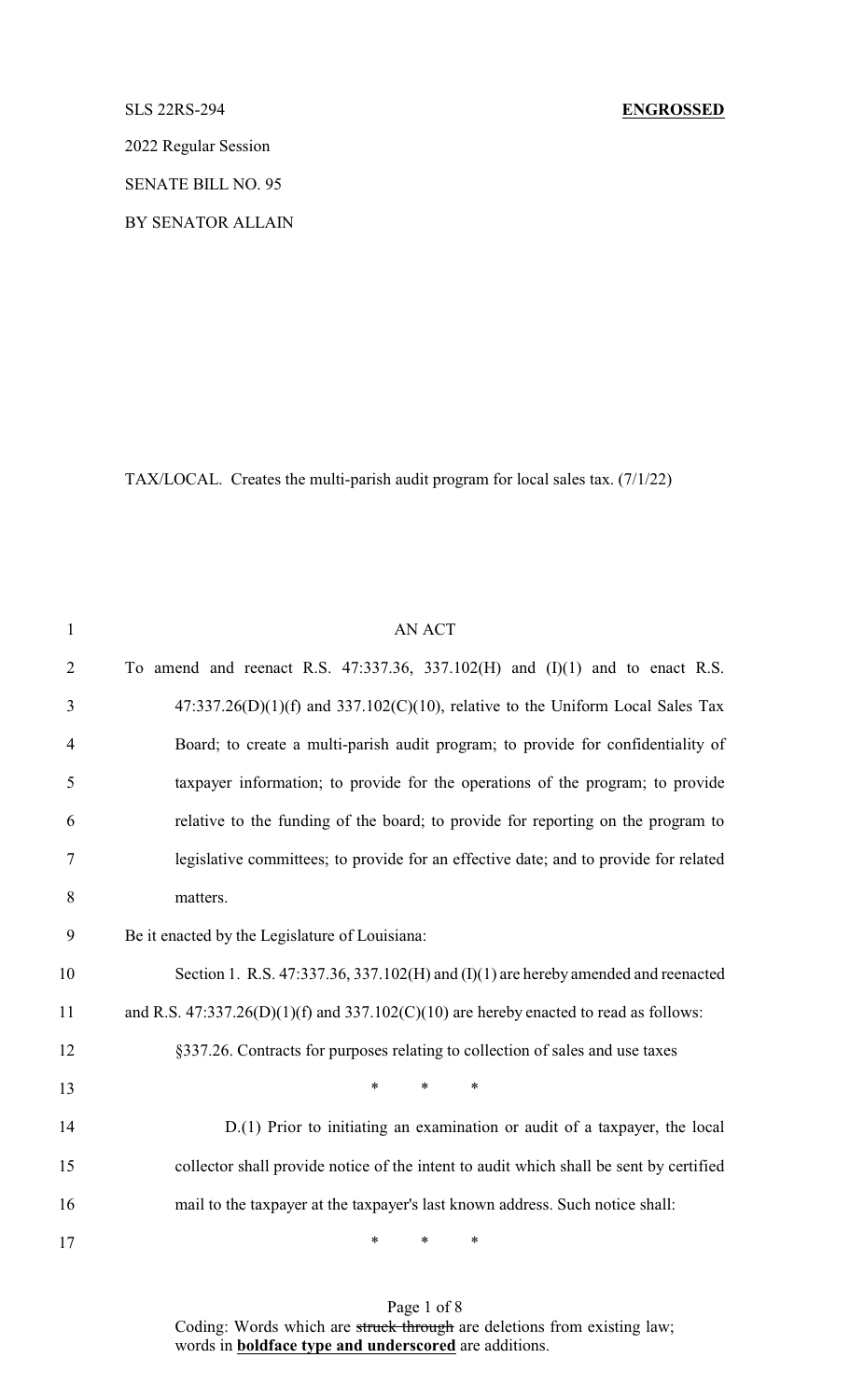| $\mathbf{1}$   | (f) Beginning July 1, 2023, the notice shall advise the taxpayer that the               |
|----------------|-----------------------------------------------------------------------------------------|
| $\overline{2}$ | taxpayer may request a multi-parish audit pursuant to R.S. 47:337.102.                  |
| 3              | $\ast$<br>$\ast$<br>$\ast$                                                              |
| $\overline{4}$ | §337.36. Power to examine records and premises of taxpayer                              |
| 5              | For the purpose of administering the provisions of the local ordinance and              |
| 6              | this Chapter, the collector, whenever he deems it expedient, may make or cause to       |
| $\tau$         | be made by any of his authorized assistants, an examination or investigation of the     |
| 8              | place of business, if any, the tangible personal property, and the books, records,      |
| 9              | papers, vouchers, accounts, and documents of any taxpayer. The collector shall          |
| 10             | notify the taxpayer of the availability of the multi-parish audit program when          |
| 11             | the taxpayer is initially notified of the collector's intent to conduct an              |
| 12             | examination or investigation pursuant to this Section. Every taxpayer and every         |
| 13             | director, officer, agent, or employee of every taxpayer, shall exhibit to the collector |
| 14             | or to any of his authorized assistants, the place of business, the tangible personal    |
| 15             | property and all of the books, records, papers, vouchers, accounts, and documents       |
| 16             | of the taxpayer and to facilitate any such examination or investigation so far as it    |
| 17             | may be in his or their power so to do.                                                  |
| 18             | $\ast$<br>∗<br>∗                                                                        |
| 19             | §337.102. Louisiana Uniform Local Sales Tax Board; creation; membership; powers         |
| 20             | and duties                                                                              |
| 21             | $\ast$<br>$\ast$<br>∗                                                                   |
| 22             | C. Powers and duties of the board. The board may:                                       |
| 23             | $\ast$<br>∗<br>∗                                                                        |
| 24             | (10) Hold an executive session pursuant to R.S. 42:16 for any of the                    |
| 25             | reasons contained in R.S. 42:17 and for the discussion of matters involving             |
| 26             | confidential taxpayer information including policy advice, private letter rulings,      |
| 27             | multi-parish audits, or other matters. The records and files of the board held          |
| 28             | for the purpose of enforcement of the tax laws of this state and its political          |
| 29             | subdivisions shall be deemed to be the files and records of a political subdivision     |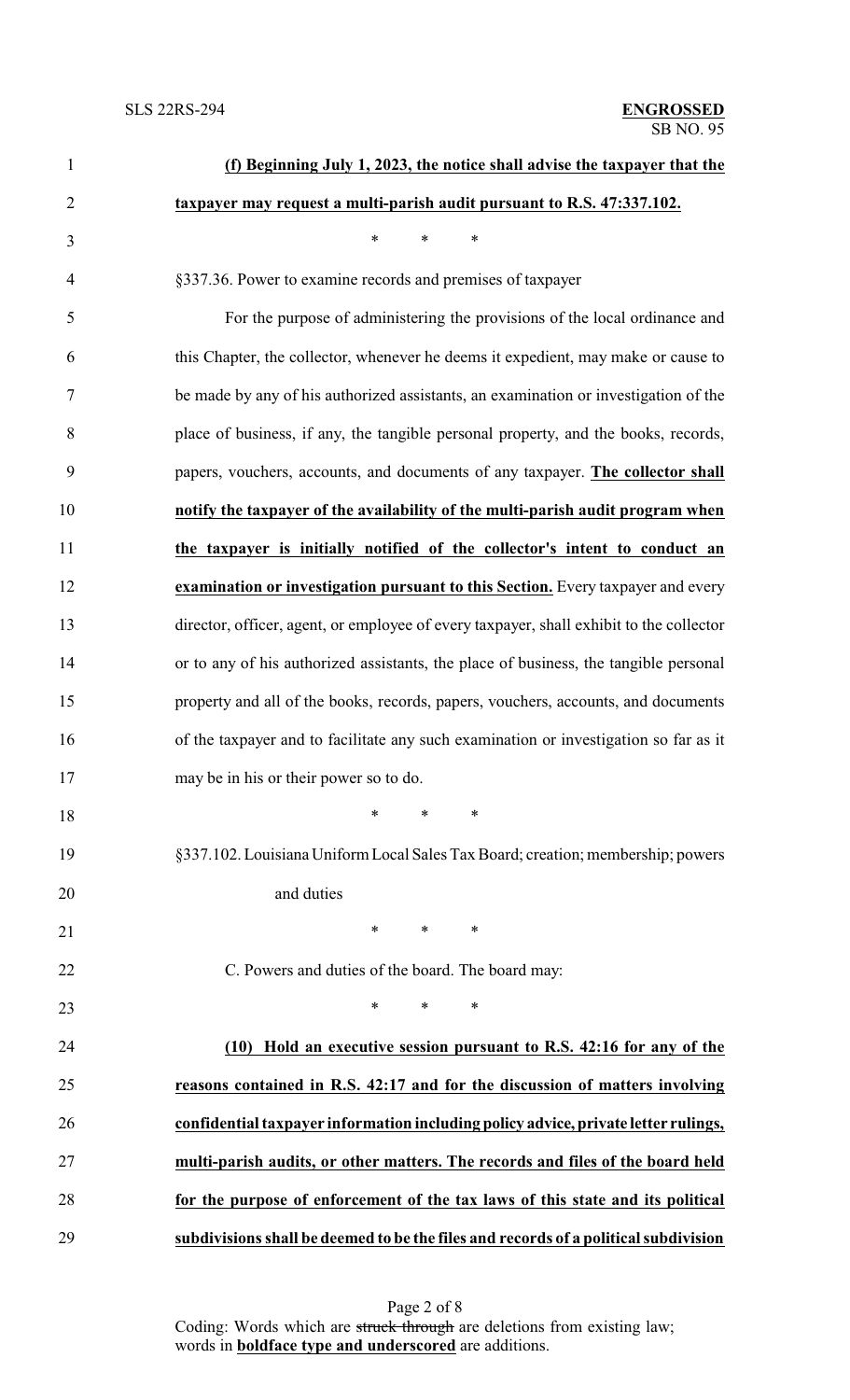| $\mathbf{1}$   | of the state subject to the provisions of R.S. 47:1508 in the same manner as any    |
|----------------|-------------------------------------------------------------------------------------|
| $\overline{2}$ | other political subdivision enforcing tax laws related to sales and use taxes.      |
| 3              | $\ast$<br>$\ast$<br>∗                                                               |
| 4              | H. Multi-parish audits.                                                             |
| 5              | (1) The Beginning July 1, 2022, the board may develop a coordinated shall           |
| 6              | implement and coordinate the multi-parish audit process which program.              |
| 7              | (2) Multi-parish audit program.                                                     |
| 8              | (a) A multi-parish audit may be requested by a taxpayer having a location           |
| 9              | that:                                                                               |
| 10             | (i) Has a location in the state and registered to file and remit local sales and    |
| 11             | use taxes pursuant to a local ordinance in at least three parishes.                 |
| 12             | (ii) Is not a recipient of a jeopardy assessment issued by any collector.           |
| 13             | (iii) Is not engaged in a current audit by a collector for which a notice of        |
| 14             | intent to assess was issued prior to July 1, 2022.                                  |
| 15             | (iv) Agrees to promptly sign all necessary agreements to suspend                    |
| 16             | prescription.                                                                       |
| 17             | (v) Is not involved in any litigation with any collector. If a coordinated          |
| 18             | multi-parish audit program is developed, the program shall be implemented through   |
| 19             | a pilot program prior to statewide availability.                                    |
| 20             | (b)(i)A taxpayer that qualifies may request a multi-parish audit from the           |
| 21             | board within thirty days from the issuance of a notice of examination from all      |
| 22             | of the parishes in which the taxpayer engaged in taxable transactions during the    |
| 23             | audit period.                                                                       |
| 24             | (ii) The board shall assist the taxpayer to identify all parishes in which          |
| 25             | the taxpayer is registered to file and remit local sales and use taxes or obligated |
| 26             | to pay sales and use taxes and shall send a notice of the multi-parish audit to all |
| 27             | parishes identified. Parishes shall have thirty days from the date of the notice    |
| 28             | to opt in or out of the multi-parish audit.                                         |
| 29             | (iii) Any parish identified by the taxpayer that opts out of a multi-parish         |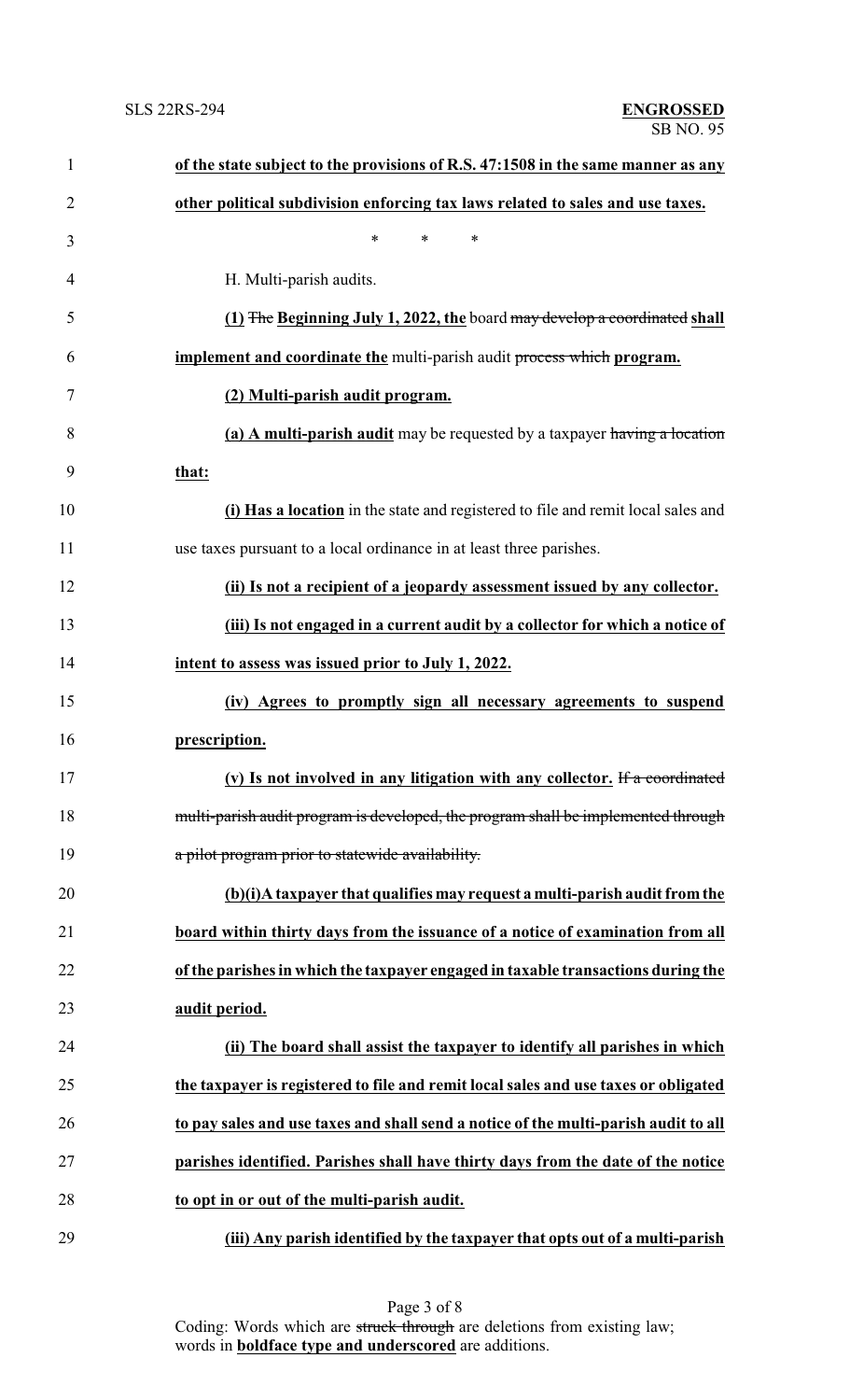| $\mathbf{1}$   | audit shall be prohibited from auditing the requesting taxpayer until after the     |
|----------------|-------------------------------------------------------------------------------------|
| $\overline{2}$ | completion of the multi-parish audit. This prohibition shall not apply to           |
| 3              | parishes that the taxpayer failed to disclose to the board.                         |
| 4              | (c) The board shall select and compensate the auditors who will conduct             |
| 5              | the multi-parish audit. Nothing in this Subsection shall prevent a local collector  |
| 6              | from furnishing auditors at its own expense to assist the board's auditors in       |
| 7              | conducting the multi-parish audit. All auditors participating in the multi-parish   |
| 8              | audit shall be bound by R.S. 47:337.26 and any audit protocols required by the      |
| 9              | board.                                                                              |
| 10             | (d) The board shall facilitate consistent treatment of taxability of                |
| 11             | transactions between parishes involved in a multi-parish audit.                     |
| 12             | (e)(i) Each parish shall review the completed audit and shall make an               |
| 13             | independent determination regarding the issuance of a notice of intent to assess    |
| 14             | within forty-five days of receipt of the completed audit.                           |
| 15             | (ii) Notwithstanding any provision of law to the contrary, a notice of              |
| 16             | intent to assess arising from a multi-parish audit shall interrupt prescription for |
| 17             | the parish issuing the notice of intent to assess.                                  |
| 18             | (iii) The board shall notify any parish that opted out of the multi-parish          |
| 19             | audit that the audit has been completed within thirty days of the completion of     |
| 20             | the audit.                                                                          |
| 21             | (f) After the issuance of the notices of intent to assess, the taxpayer may         |
| 22             | request a joint administrative hearing in which all parishes that opted into the    |
| 23             | multi-parish audit may participate. The board shall coordinate the hearing.         |
| 24             | (g) The board shall develop audit procedures, hearing procedures, and               |
| 25             | any other provision necessary for the implementation of the multi-parish audit      |
| 26             | program.                                                                            |
| 27             | (3) Beginning January 1, 2024, the board shall report annually to the               |
| 28             | Senate Committee on Revenue and Fiscal Affairs and the House Committee on           |
| 29             | Ways and Means on the multi-parish audit program. The report shall include          |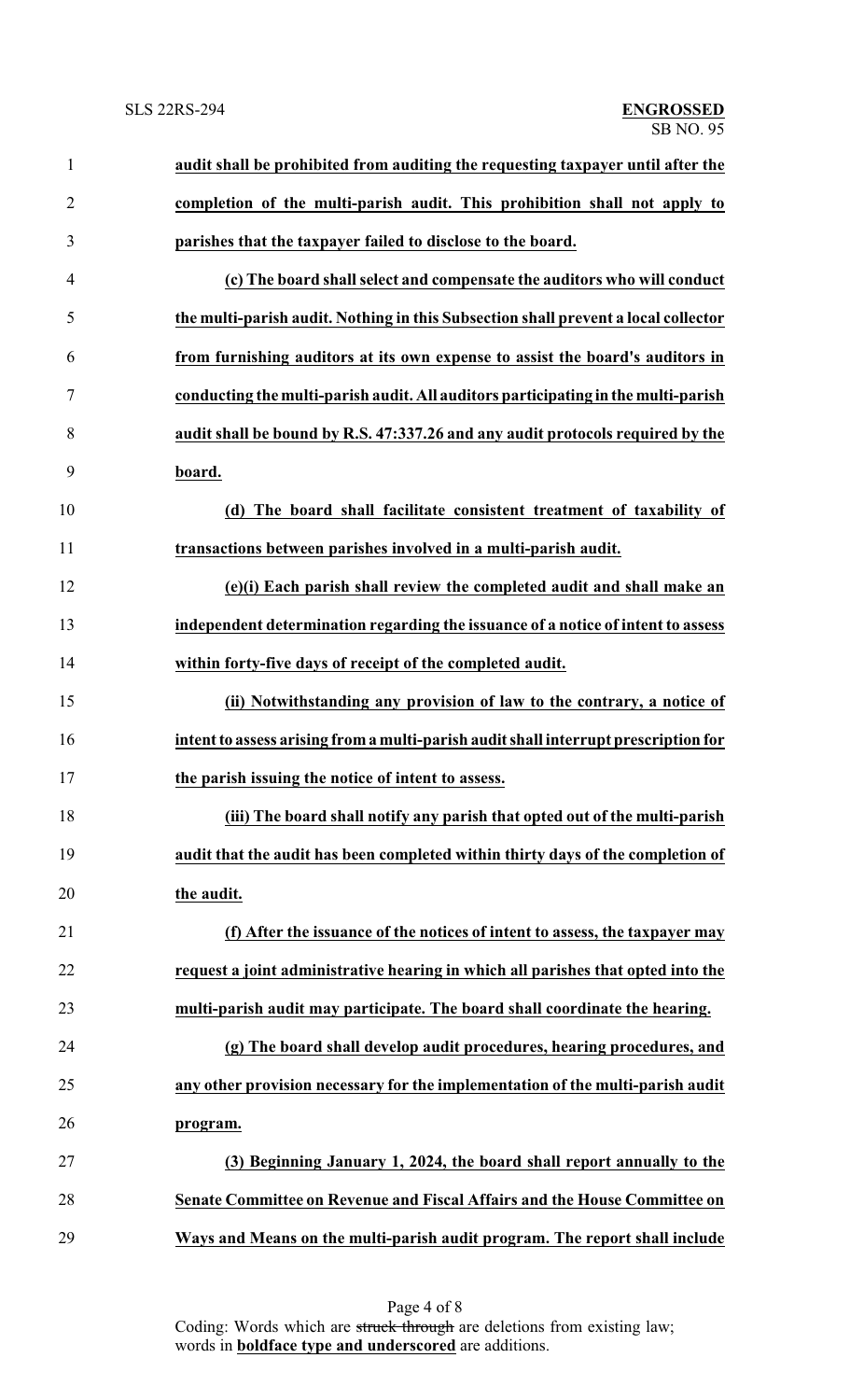**the number of multi-parish audits that were requested by taxpayers and initiated in each fiscal year, the number of multi-parish audits that were completed in each fiscal year, and the number of multi-parish audits for which each parish had opted in and opted out. The report may include recommendations for legislation to streamline or improve the program and any other information the board determines to be relevant. The report prepared and provided pursuant to this Paragraph shall not violate any individual taxpayer's confidential information under R.S. 47:1508.**

 I. Funding. (1) The board shall be funded through a dedication of a percentage of the total statewide collections of local sales and use tax on motor vehicles, **as provided for in an agreement with local collectors and** in accordance with the limitations provided in this Paragraph and the budgetary policy as provided in Paragraph (2) of this Subsection. Monies shall be payable monthly from the current collections of the tax. The dedication shall be considered a cost of collection and shall be deducted by the state and disbursed to the board prior to distribution of tax collections to local taxing authorities. The dedication shall be in addition to any fee imposed by the office of motor vehicles for the collection of the local sales and use tax on motor vehicles. The amount to be disbursed to the board in any fiscal year **after Fiscal Year 2018-2019** shall not, under anycircumstances and notwithstanding 20 any budget adopted by the board, exceed the following: (a) In Fiscal Year 2017-2018, one-fifth of one percent of the collections.

 (b) In Fiscal Year 2018-2019, one-quarter of one percent of the collections. (c) In Fiscal Year 2019-2020 and each fiscal year thereafter, three-tenths of one percent of the collections.

 $\ast$   $\ast$   $\ast$   $\ast$ 

 Section 2. This Act shall become effective on July 1, 2022; if vetoed by the governor and subsequently approved by the legislature, this Act shall become effective on the day following such approval by the legislature or July 1, 2022, whichever is later.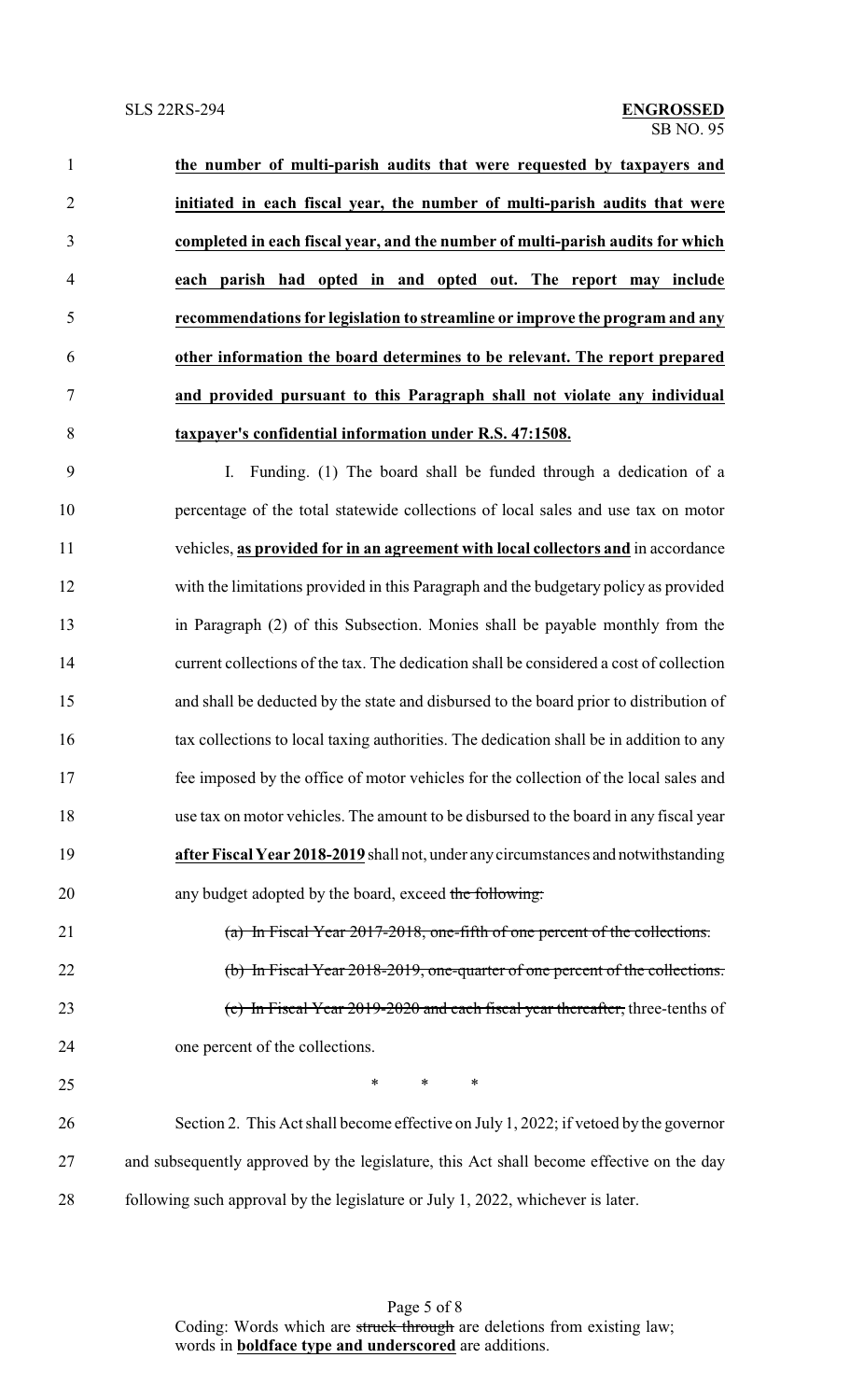The original instrument was prepared by Leonore Heavey. The following digest, which does not constitute a part of the legislative instrument, was prepared by Curry J. Lann.

SB 95 Engrossed 2022 Regular Session Allain

## **DIGEST**

Present law authorizes local tax collectors to enter into contracts for auditing purposes, requires the local collector to provide notice of the intent to audit to the taxpayer, and provides for notice requirements.

Proposed law retains present law and further requires the notice to advise the taxpayer that the taxpayer may request a multi-parish audit beginning July 1, 2023.

Present law authorizes local tax collectors to examine or investigate the place of business, the tangible personal property, and the books, records, papers, vouchers, accounts, and documents of any taxpayer for purposes of enforcing the local sales and use tax laws.

Proposed law retains present law and requires collectors to notify taxpayers of the proposed law multi-parish audit program when notifying taxpayers of their intent to conduct an examination or investigation.

Present law authorizes the Uniform Local Sales Tax Board to advise local sales and use tax collectors concerning the imposition, collection, and administration of local sales and use taxes and issue private letter rulings to taxpayers.

Present law provides that all meetings of the board are subject to the open meetings law.

Proposed law authorizes the board to hold executive sessions for the discussion of matters involving confidential taxpayer information including policy advice, private letter rulings, and multi-parish audits.

Proposed law requires that the records and files of the board held for the purpose of enforcement of the tax laws of this state be treated as confidential and subject to penalty for unauthorized disclosure.

Present law authorizes the Uniform Local Sales Tax Board to develop and coordinate a multi-parish audit process for taxpayers located in the state that are registered to file and remit local sales tax in three or more parishes.

Proposed law requires the board to implement and coordinate the multi-parish audit program created by proposed law.

Proposed law creates the multi-parish audit program.

Proposed law authorizes taxpayers to request a multi-parish audit whenever the taxpayer:

- (1) Has a physical location in the state and registered to file and remit local sales and use taxes in three or more parishes.
- (2) Is not a recipient of a jeopardy assessment issued by any collector.
- (3) Is not engaged in a current audit by a collector for which a notice of intent to assess was issued prior to July 1, 2022.
- (4) Agrees to promptly sign all necessary agreements to suspend prescription.

Page 6 of 8

Coding: Words which are struck through are deletions from existing law; words in **boldface type and underscored** are additions.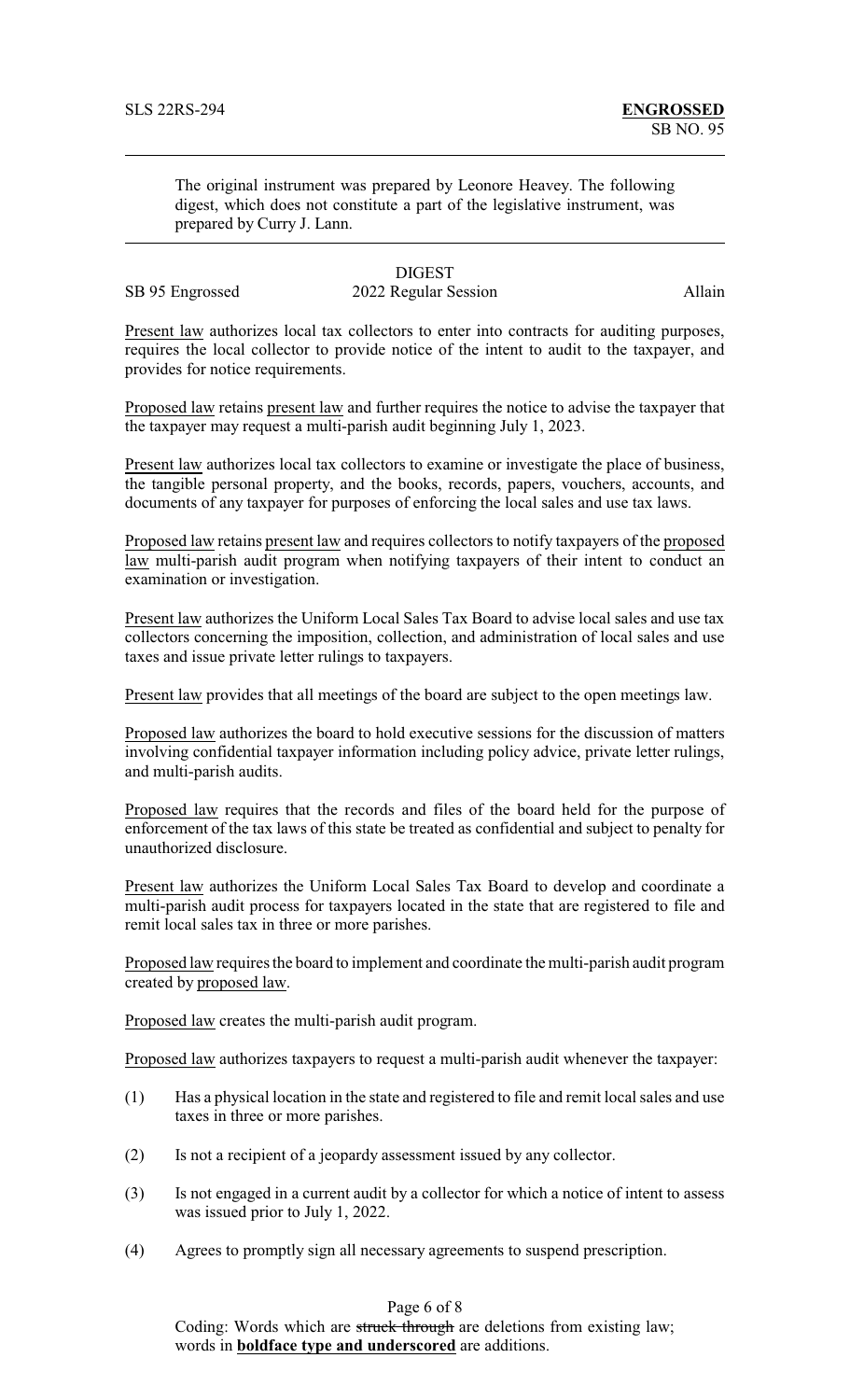(5) Is not involved in any litigation with any collector.

Proposed law authorizes a taxpayer that qualifies to request a multi-parish audit from the board within 30 days from the issuance of a notice of examination from all of the parishes in which the taxpayer engaged in taxable transactions during the audit period.

Proposed law requires the board to assist the taxpayer to identify all parishes in which the taxpayer does business and the board will send the multi-parish audit notice to all identified parishes. Parishes will have 30 days to opt in or opt out of the multi-parish audit.

Proposed law provides that parishes that were identified by the taxpayer that opt out of a multi-parish audit will be prohibited from auditing the same taxpayer until after the completion of the multi-parish audit.

Proposed law requires that the board hire and compensate auditors who conduct multi-parish audits and requires these auditors to follow present law standards of conduct for contract auditors hired by local tax collectors and any additional audit protocols of the board. Further provides that a local collector may furnish auditors at its own expense to assist the board's auditors in conducting the multi-parish audit.

Proposed law requires that the board facilitate consistent treatment of taxability of transactions between parishes involved in a multi-parish audit.

Proposed law requires that each parish participating in a multi-parish audit will review the audit and make an independent determination regarding the issuance of a notice of intent to assess and further provides that if issued a notice of intent to assess will interrupt prescription for the parish issuing the notice.

Proposed law provides that if a notice of intent to assess is issued, the board will coordinate an administrative hearing at the request of the taxpayer in which all parishes involved in the audit may participate.

Proposed law requires the board to develop audit procedures, hearing procedures, and any other provisions necessary for the implementation of the program.

Proposed law requires the board to report annually to the Senate Committee on Revenue and Fiscal Affairs and the House Committee on Ways and Means beginning Jan. 1, 2024, on the number of multi-parish audits initiated and completed, the percentage of local audits that are multi-parish audits, and the number of times each parish has opted in of out of the multiparish audits. The board may also report any recommended legislative changes to the program as well as other information the board determines to be relevant. Prohibits the report from violating any individual taxpayer's confidential information.

Present law authorizes the board to enter into contracts with local tax collectors to fund the operations of the board.

Effective July 1, 2022.

(Amends R.S. 47:337.36, 337.102(H) and  $(I)(1)$ ; adds R.S. 47:337.26(D)(1)(f) and 337.102(C)(10))

Summary of Amendments Adopted by Senate

## Committee Amendments Proposed by Senate Committee on Revenue and Fiscal Affairs to the original bill

1. Requires local collectors to provide notice to taxpayers that theymay request a multi-parish audit beginning July 1, 2023.

## Page 7 of 8

Coding: Words which are struck through are deletions from existing law; words in **boldface type and underscored** are additions.